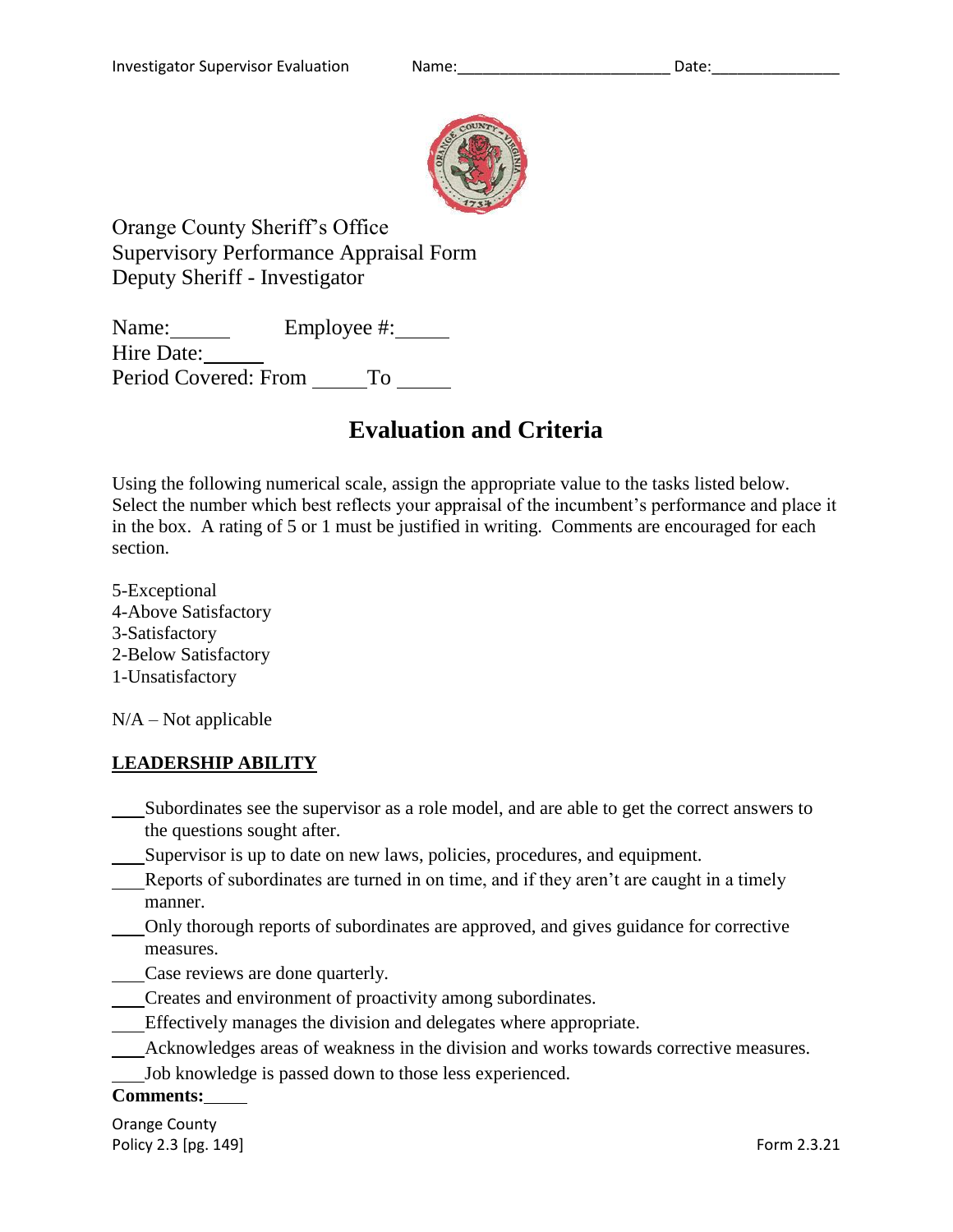# **COMMITMENT TO DEPARTMENTAL GOALS, PROGRAMS AND OBJECTIVES**

- Works with supervisor and co-workers in planning and building an effective team.
- New and additional assignments are accepted and performed.
- New methods are suggested and readily accepted to improve effectiveness and gain ways to resolve traffic and crime problems.
- Investigator's objectives, efforts and talents are directed toward the needs of the citizens and the department.

## **Comments:**

# **RESPONSE TO RADIO CALLS AND ASSIGNMENTS**

- Response is made without delay.
- Further action is rarely needed in minor cases.
- Transmissions are clear, concise, and courteous.
- Radio calls are not missed without a valid cause.
- Assistance provided is appropriate to the need or problem.
- Proper radio procedures are followed.

## **Comments:**

## **INVESTIGATION OF CRIMES**

- Appropriate investigative steps are taken.
- Investigations are thorough and all leads are exhausted.
- Evidence is properly preserved, photographed, collected, and thoroughly described.
- Collected evidence is properly packaged, documented, and sent off for examination in a timely manner.
- Other divisions or agencies are properly notified as required.
- Meets and communicates with Commonwealth's Attorney's Office.
- Testimony in court accurately reflects accumulated evidence.
- Prepared for court cases with no unexcused court absences.
- Proper procedures followed and orders completed for destruction of evidence.
- Conclusions concerning case disposition are factually based and well documented.

## **Comments:**

Orange County Policy 2.3 [pg. 150] Form 2.3.21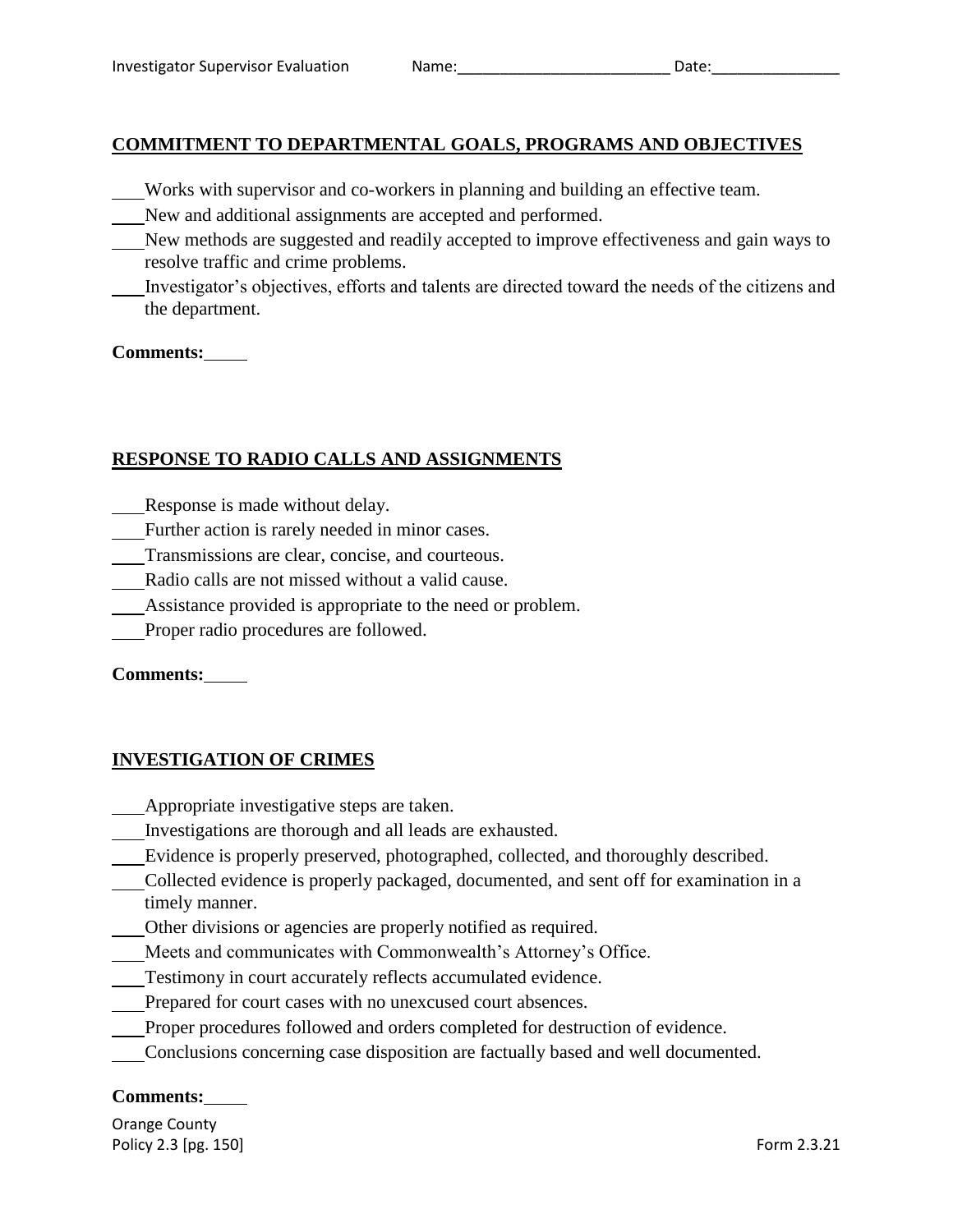# **APPREHENSION, ARREST AND PROCESSING OF CRIMINAL SUSPECTS**

- All necessary information is included in arrest reports.
- Proper warrant procedures are followed.
- Proper interrogation methods are used.
- No substantiated complaints are received concerning the arrest actions taken.
- Adheres to department's policy on use of force.

# **Comments:**

# **PERFORMANCE UNDER STRESSFUL, UNUSUAL OR EMERGENCY CONDITIONS**

- When under unusual circumstances, no serious deviations from expected performance are demonstrated.
- Composure is maintained under stress.
- No major errors are identified.
- Handles difficult situations in a very confident and professional manner.
- Judgment results from sound evaluation of all factors involved.

## **Comments:**

# **EXTERNAL PUBLIC RELATIONS**

- No verbal abuse of citizens.
- Courtesy is demonstrated at all times to all people.
- Is tactful and displays good self-control when in contact with irate individuals.

## **Comments:**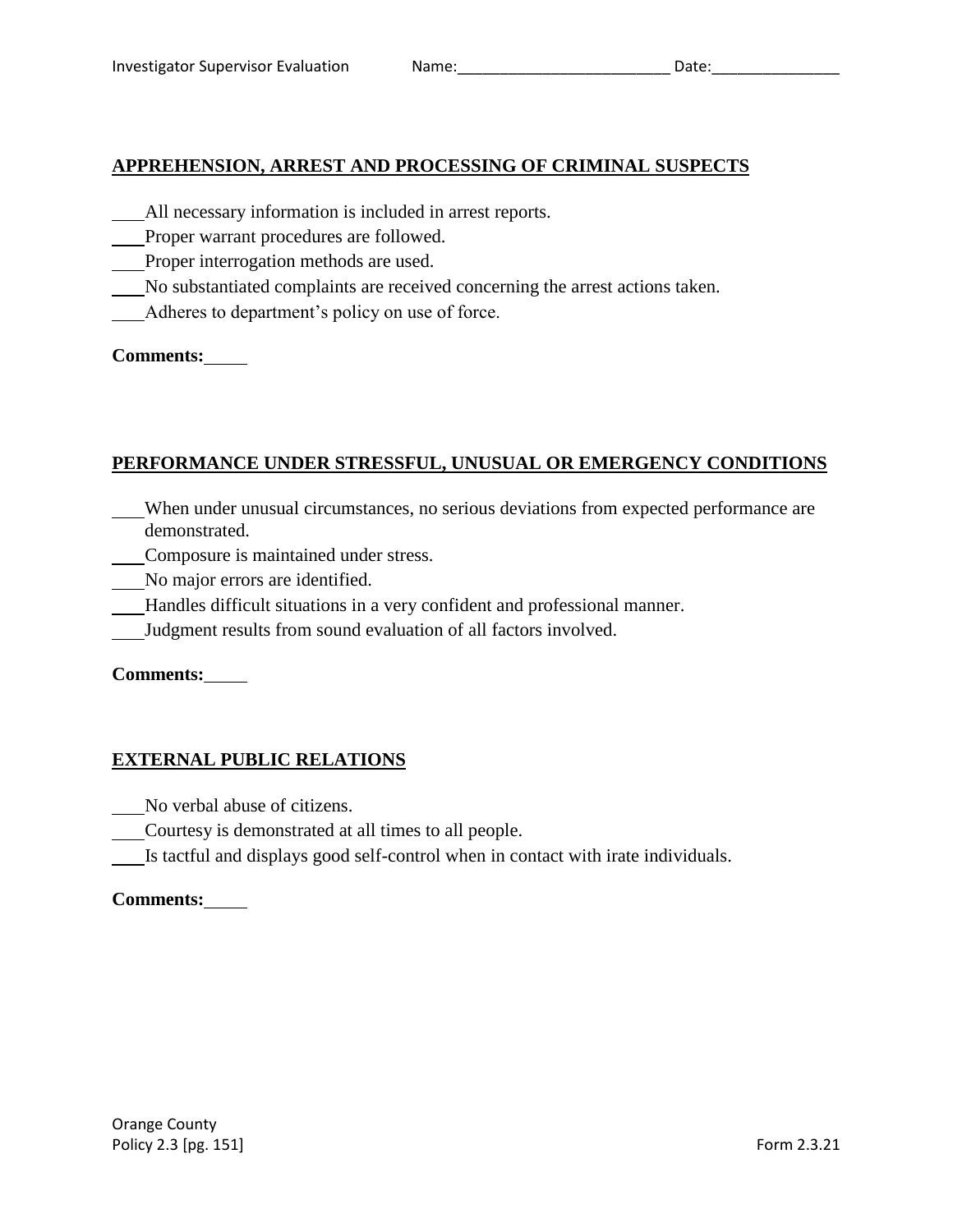# **INTERNAL COMMUNICATION AND COOPERATION**

- Completes assignments in harmony with others and is a good team worker.
- Problems which occur in work relationships are promptly resolved.
- Readily assists and backs up others.
- Trains and guides less experienced personnel.

# **Comments:**

# **REPORT PREPARATION, SUBMISSION AND PRESENTATION**

- Reports are submitted on time.
- Field notes are used and maintained.
- Reports are legible, concise, grammatically correct and contain all required information.
- Reports and information are rarely returned for correction.
- Proper interrogation and interview techniques are used.
- Evidence is preserved and thoroughly described.
- Reports contain all applicable paperwork, and photographs.

## **Comments:**

# **USE, CARE AND MAINTENANCE OF EQUIPMENT**

- Vehicles are not abused through poor driving habits.
- Equipment is not lost or damaged due to carelessness.
- Specified operating and safety procedures are followed in the use and maintenance of equipment.
- Cruisers are kept clean and serviced.
- Equipment is kept clean, taken care of, and always in working condition.
- Work area is kept clean and organized.
- Wears a bullet-proof vest at all appropriate times.

## **Comments:**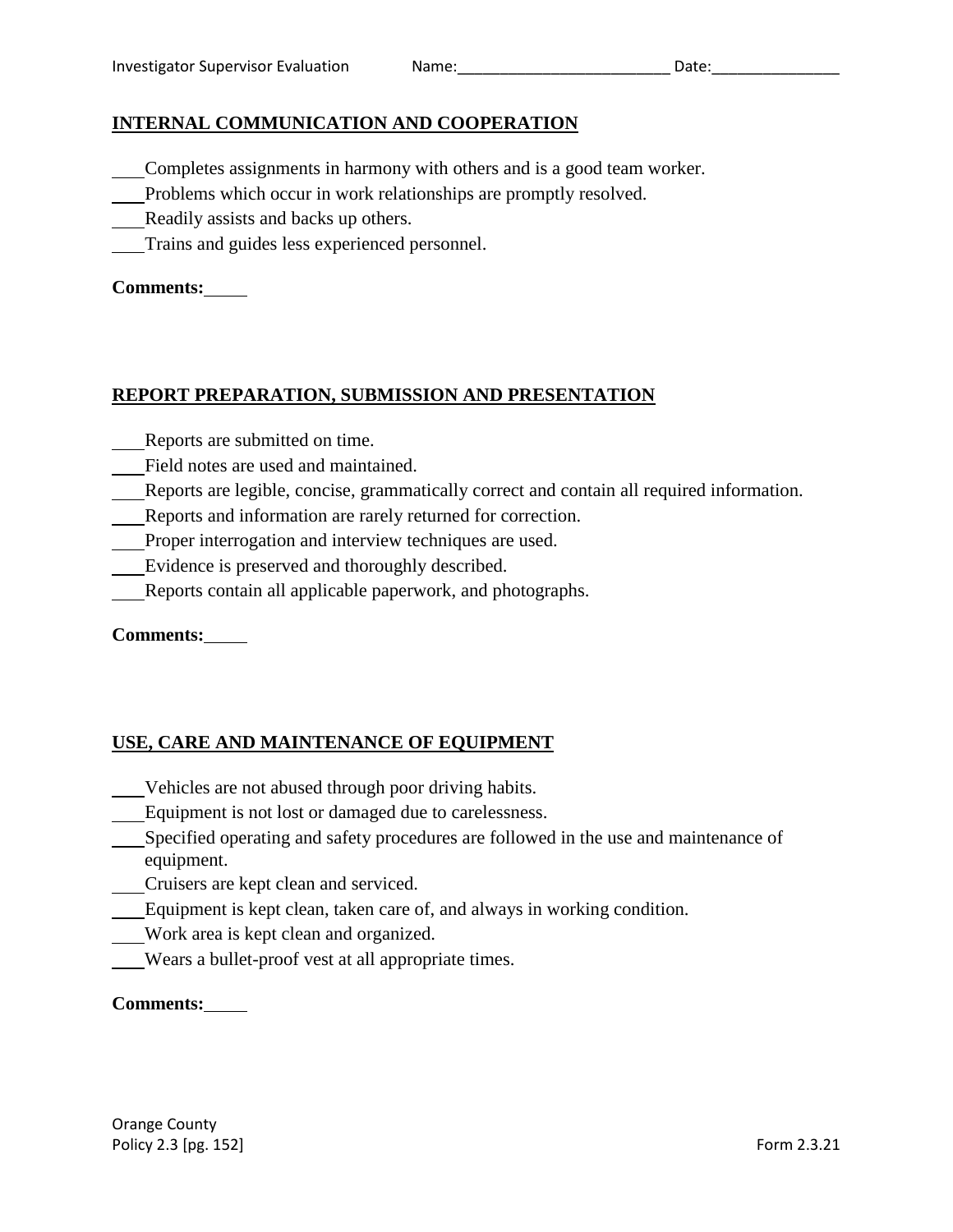# **CONFORMANCE TO DIRECTION AND DIRECTIVES**

- Instructions are followed and assignments completed on schedule.
- Unassigned time is effectively utilized.
- Special attention is directed to high accident or crime areas.
- Work does not have to be closely supervised.
- Organizational ability and ability to multitask.

# **Comments:**

# **COMPLIANCE TO POLICIES, PROCEDURES AND REGULATIONS**

- Sheriff's Office policies, general orders, procedures, etc., are followed as prescribed or exceptions are approved by supervisor.
- Sick leave is not abused.
- Leave time is used only as authorized or specified.

# **Comments:**

# **PHYSICAL CONDITION AND APPEARANCE**

- Uniform and equipment are well kept and pride is taken in appearance.
- All physical standards prescribed by the department are met.
- Corrective measures recommended by physician or other designated health representative are followed in a timely manner.

## **Comments:**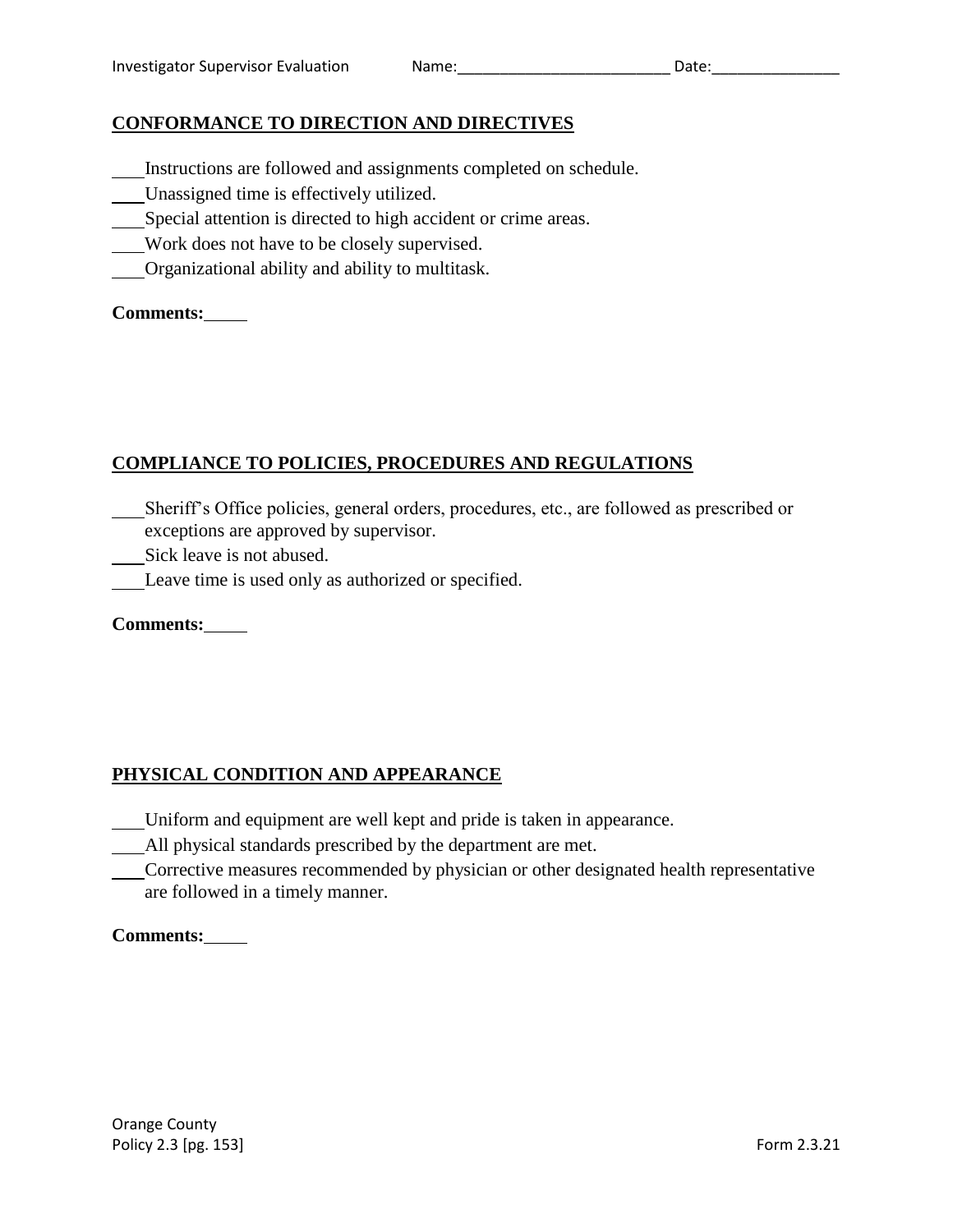# **PROMOTION OF DEPARTMENTAL GOALS, PROGRAMS AND ACTIVITIES**

- Is an active participant in the goal setting, project planning and needs assessment of the department.
- Supports and responds to the department's goals, programs, and activities.
- The department's needs, plans, and goals are communicated to subordinates.
- Plans, projects, and work activities are understood by subordinates, implemented as scheduled and produce intended results.
- Creative and innovative ideas are encouraged from subordinates and advanced whenever possible.

#### **Comments:**

# **TRAINING AND EVALUATION OF PERSONNEL**

- New employees receive complete orientation, on-the-job training plus continuing feedback on performance.
- Evaluations and counseling of employees are done on an objective basis.
- Accomplishments are recognized and employee is suitably commended.
- Unsatisfactory performance is called to the attention of employee, documented and corrective action taken.
- All employees are given equal opportunity to train for both improved job skill levels and promotional positions.

#### **Comments:**

## **PERSONNEL ASSIGNMENT AND SUPERVISION**

- Assignments are made in a fair and impartial manner considering the needs of the department and the capabilities of the employee.
- Subordinates understand instructions and job assignments with few and only minor problems occurring.
- Problems or deviations arising in established schedules, procedures and work activities are promptly confronted and corrected.
- Supervision is provided periodic feedback on subordinate's performance.
- Desired results (both quantity and quality of work expected from the group) are accomplished through subordinate personnel.

#### **Comments:**

Orange County Policy 2.3 [pg. 154] Form 2.3.21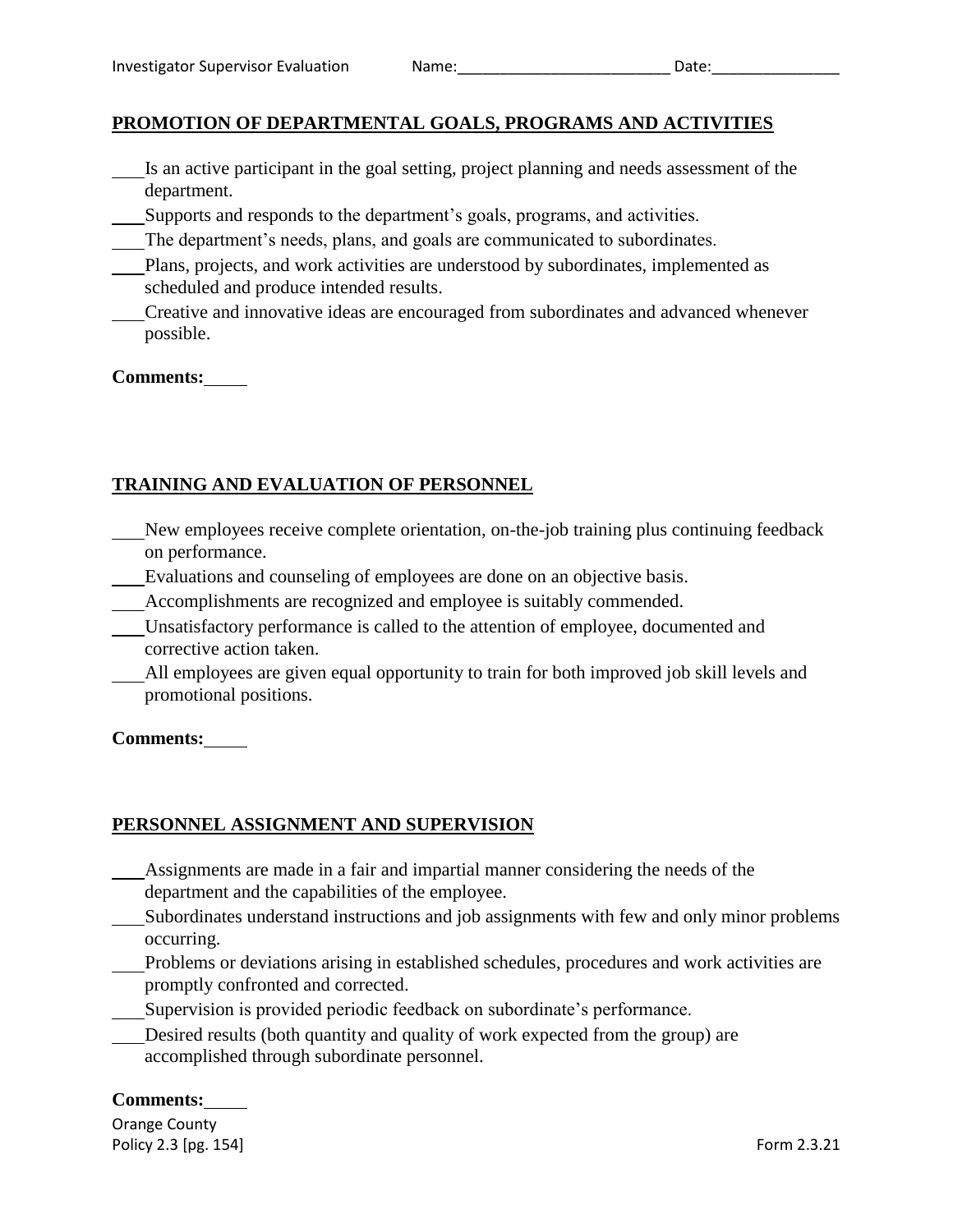**CORE VALUES:** Assign a numeric to each box, then list examples or actions that demonstrate how the employee embodies each core value. Complete all sections.

Integrity: Employee's actions are guided by ethical and honest conduct.

Leadership: Employee is an example to others.

Service: Employee is responsive and service-oriented to meet customer needs.

**Comments:**

## **County Policy**

- Is well versed in applicable county policies, knows where to find the most updated policy
- Follows all applicable county policies
- Makes appropriate inquiries as to the meaning or directives included in county policy before acting.
- Completes all county policy required forms and documents in a timely matter.

**Comments:** 

# **CALCULATION OF RATING**

- **A. TOTAL SCORES**
- **B. NUMBER OF CATEGORIES**
- **C. RATING DETERMINATION (A/B)**

## **PERFORMANCE RATING**

- 4.5-5.00 and no ratings below satisfactory –Exceptional
- 3.5-4.49 and no ratings below satisfactory Above Satisfactory
- 2.5-3.49 and no unsatisfactory ratings Satisfactory
- 1.5-2.49 Below Satisfactory
- $0.0 1.49$  Unsatisfactory

Orange County Policy 2.3 [pg. 155] Form 2.3.21